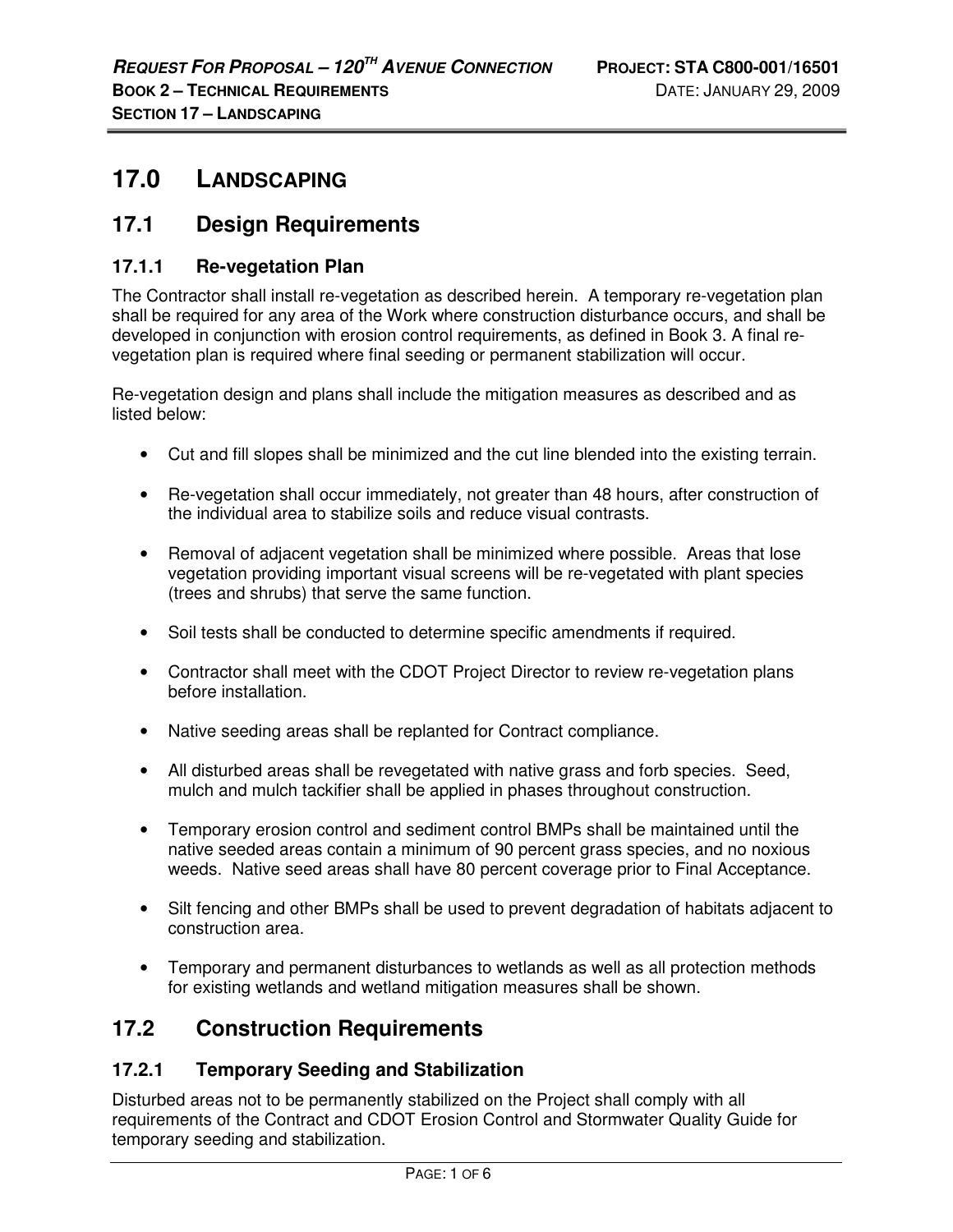#### **17.2.2 Clearing and Work Area Limits Identification and Protection**

The Contractor shall delineate the clearing and work limits in areas adjacent to existing wetlands, trees, and significant vegetation for Acceptance by the CDOT Project Director. Upon Acceptance the Contractor shall install temporary orange fencing in these areas with to identify the clearing boundary. The Contractor shall flag those trees adjacent to the boundary that are to remain in place. The Contractor shall use all appropriate care to avoid damage or removal of the flagged trees. Trees that are damaged shall be replaced at the Contractor's expense. Trees that are damaged and assessed as salvageable shall be promptly repaired, pruned, wrapped, and protected from further damage at the Contractor's expense. Flagged trees removed during construction will be replaced at a 2:1 ratio with 2 inch caliper trees. All replacement trees and shrubs shall be native species per the State of Colorado portion of "The Roadside Use of Native Plants", August 2000 USDOT, FHWA publication.

The Contractor shall mitigate impacts to trees and vegetation in riparian area in compliance with Section 5.

The Contractor shall repair or replace in kind all landscape material and vegetation on private property which is disturbed by the Work. Replaced materials shall be equal or better to the existing materials in size, type and condition.

The Contractor shall repair, replace, relocate, or adjust all irrigation system components on private property which are disturbed by the Work. Replaced materials shall be equal or better to the existing materials in type and function.

#### **17.2.3 Trees and Shrubs**

#### **17.2.3.1 Removal of Trees and Shrubs**

Tree stumps within the roadway prism or within 10 feet of the edges of roadway pavements shall be completely removed and disposed off the Project site. All other tree stumps within the Project shall be ground 3 feet below finished grade.

All trees or shrubs removed from the Project shall become the property of the Contractor and be completely disposed of off-site by the Contractor.

#### **17.2.3.2 Pruning**

The Contractor shall have all root and branch pruning that interfere with the Work completed by a licensed and certified tree surgeon. All Work shall be in accordance with American National Standard Institute – ANSI A300-1995, Section 5.3.3.2.

#### **17.2.4 Topsoil**

The Contractor shall stockpile topsoil in accordance with Book 2, Section 17.2.7. The Contractor shall import topsoil and/or prepare soil using soil preparation as specified in the Book 2, Section 17.2.7. All topsoil, either imported or salvaged on Site, shall be treated with an herbicide for noxious weeds, prior to final seeding.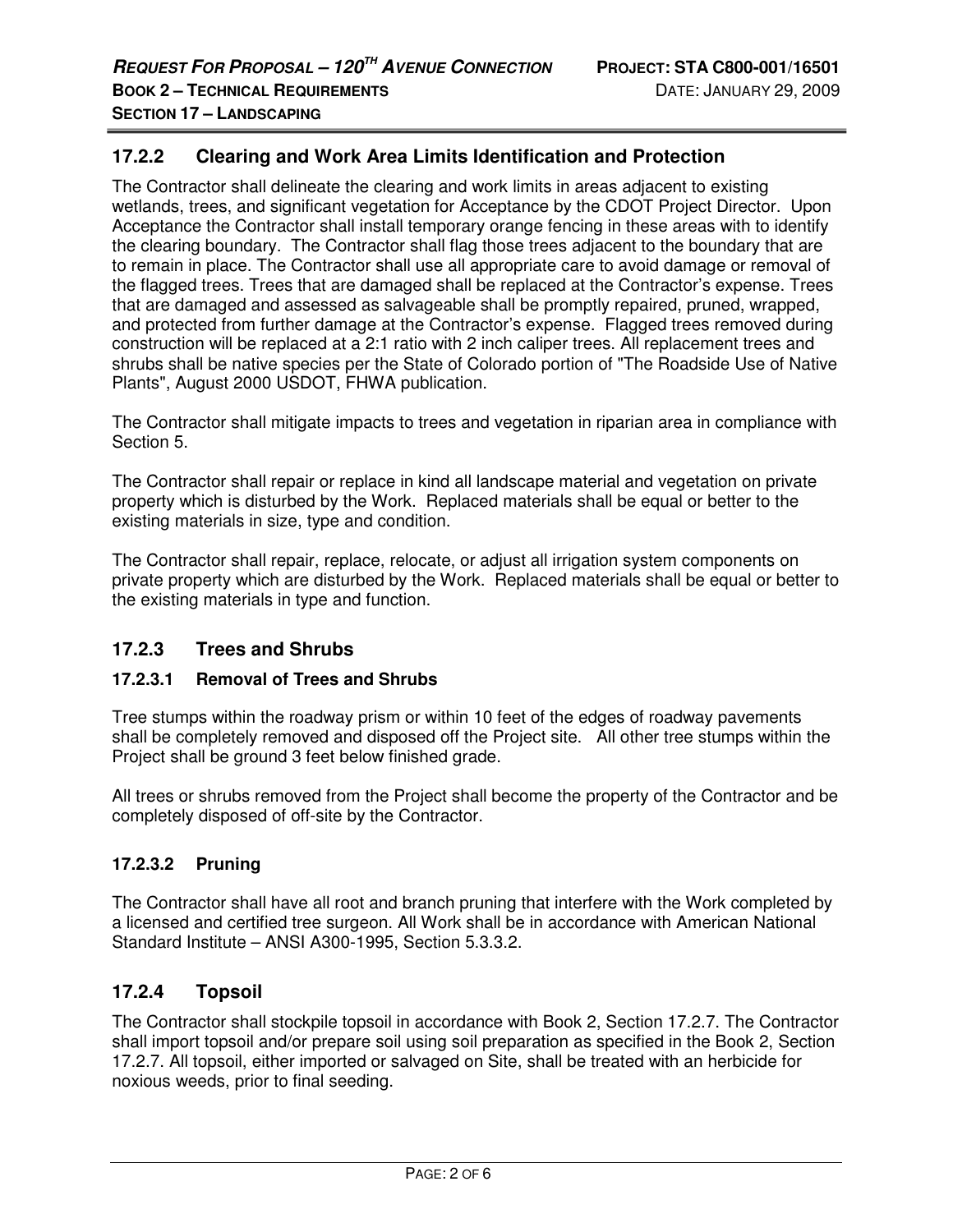#### **17.2.5 Permanent Native Seeding**

Placement of fertilizer, seeding and mulching shall not be done in a single operation, and shall be completed immediately, not greater than 48 hours, following each construction phase or prior to any winter shutdown Work. All seeding requirements in the Approved Project SWMP shall also be followed. Fertilizer shall not be used adjacent to wetlands and waterways. Refer to the Project Special Provisions and Standard Specification Section 212 for additional requirements.

All disturbed areas within the Right–of-Way which are not surfaced shall be re-vegetated to replicate or enhance native vegetative communities. Re-vegetation species that attract wildlife to the Highway or practices that allow noxious weeds shall not be used.

Seeding shall be drilled 1/4-inch to 1/2-inch into the soil. In areas where machine seeding is impossible, hand seeding at double the contract rate, and raked into the soil, may be used if Approved by CDOT.

Tackifier shall be applied at a rate of 150 pounds per acre.

All native seeding areas shall be mulched and mechanically crimped with 1.5 tons per acre of weed free hay.

Soil retention blanket shall be used for slopes steeper than 3H:1V. If soil retention blanket is used, mulch and tackifier are not required.

The Contractor shall use the following seed mix for locations within the Project:

"Dry Land Pasture Mix" by Arkansas Valley Seed

#### **17.2.6 Noxious Weed Management Plan**

The Contractor shall use CDOT's standard protocol for weed management, including the development of an Integrated Noxious Weed Management Plan (INWMP) to mitigate the potential adverse effects of earth disturbance. Noxious weeds shall be spot sprayed. In locations where spot application is not practicable a wildlife biologist will inspect the area prior to spraying to ensure crucial habitat will not be impacted. The INWMP is fully described on accompanying project special provisions for Environmental Requirements.

#### **17.2.7 Project Special Provisions**

The following specifications modify and take precedence over the Standard Specifications.

#### REVISION OF SECTIONS 207 AND 212 TOPSOIL

Sections 207 and 212 of the Standard Specification are hereby revised for this Project as follows:

Subsection 207.01 shall include the following: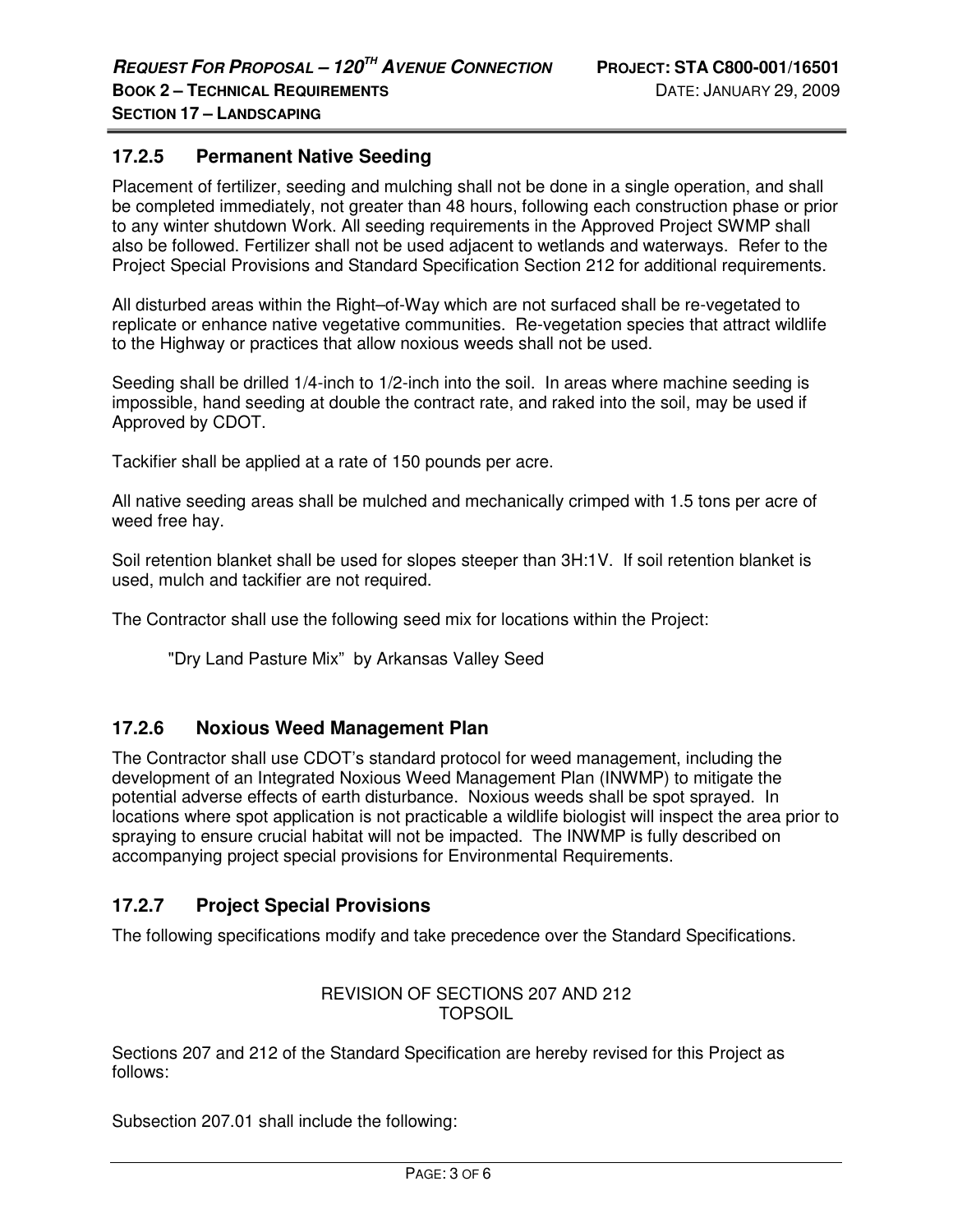This Work includes importing or salvaging on site topsoil that is to be placed on disturbed areas within the Project.

Subsection 207.02 shall include the following:

The Contractor may salvage existing on site topsoil and/or import topsoil and/or prepare soil using soil preparation. If imported topsoil is used the Contractor shall submit a written notice to CDOT at least 30 days before hauling soil to the site. The Contractor shall supply a sample of the topsoil to Colorado State University Testing Laboratory for analysis. A Certificate of Compliance shall be submitted to the Engineer and to CDOT to verify the organic matter content, pH, sodium absorption ratio, electrical conductivity, and nutrient requirements.

Contractor supplied topsoil shall meet the following criteria:

| Property                        | Minimum Value | Maximum Value |
|---------------------------------|---------------|---------------|
| рH                              | 6.5           | 7.8           |
| Sodium Absorption Ratio         |               | 10.0          |
| Salts (electrical conductivity) |               | 4.0 mmhos/cm  |
| Organic matter                  | 3.0%          | 10%           |

The area where imported topsoil is excavated and/or stored shall be free of noxious weeds.

Topsoil shall contain the following minimum ammonium DPTA (chelate) extractable nutrients (the extracting solution used by CSU Soil Testing Laboratory).

| Nitrogen   | 5 ppm air dried basis |  |
|------------|-----------------------|--|
| Phosphorus | 5 ppm                 |  |
| Potassium  | 30 ppm                |  |
| Iron (Fe)  | 5 ppm                 |  |

Topsoil shall not include any minerals or elements detrimental to plant growth. All rocks and debris larger than 4 inches in diameter, that are visible after topsoil is spread, shall be removed and disposed of in an appropriate manner on the Project site.

At the Contractor's option soil preparation as described below may be used instead of topsoil.

Subsection 212.01 shall include the following:

The Work shall consist of incorporation of an organic amendment into the top 6 inches of the soil to be seeded.

Subsection 212.02 shall include the following:

Soil amendments to be tilled into the native seeding shall include: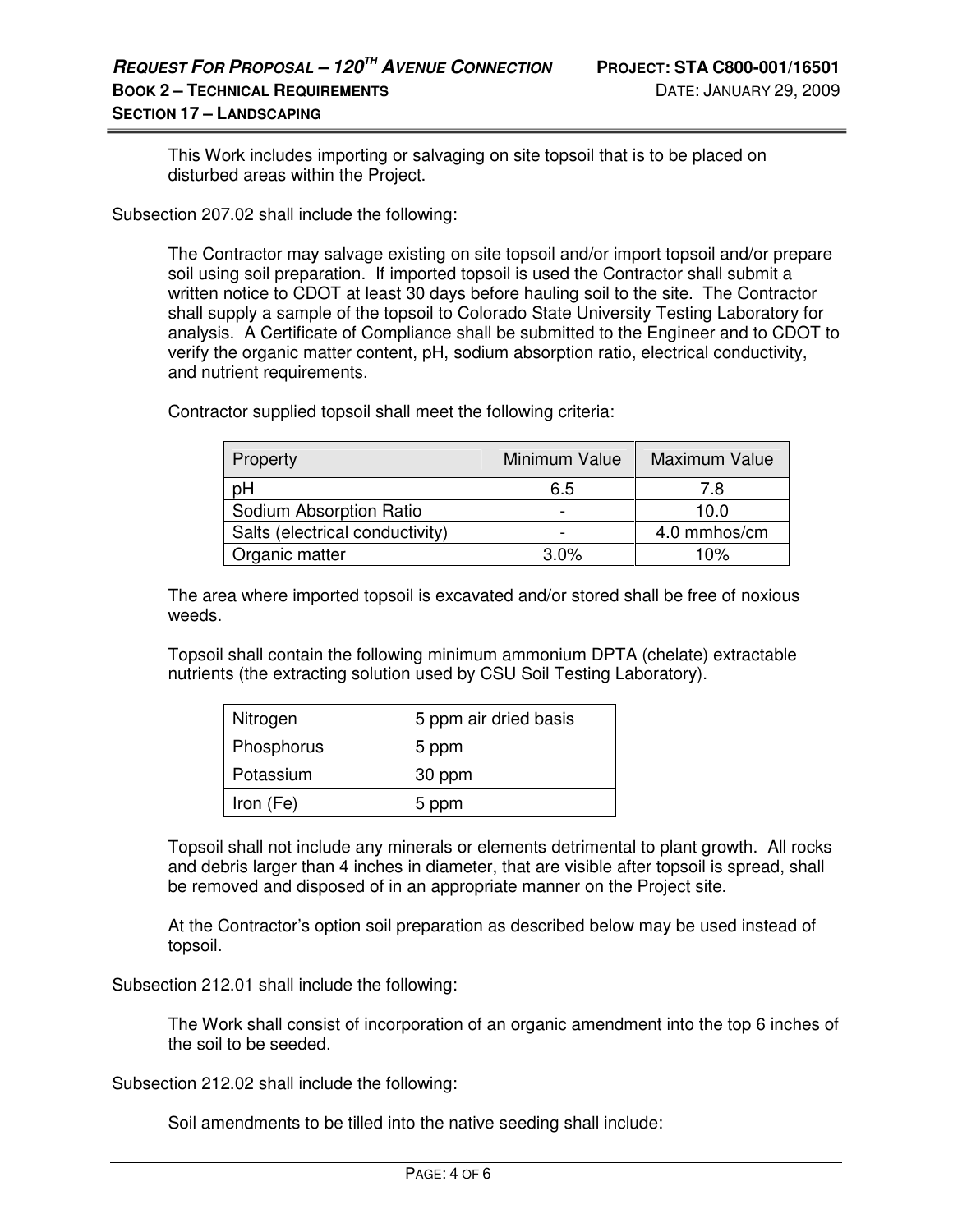Three cubic yards of organic amendment per 1,000 square feet.

The organic amendment shall include the following:

An organic product containing a mixture of composed cow or sheep manure and wood residue that has been aerobically and naturally processed in such a manner as to maintain a consistent temperature of 140 degrees Fahrenheit or greater for a period of time that is long enough to accomplish the following specifications:

- 1. The windrows of composted organic amendment (cow or sheep manure) have to be composed for 70 to 90 days. Certification shall be submitted to CDOT to verify that the product has gone through this process.
- 2. Eradicate harmful pathogens, including coliform bacteria.
- 3. Create a carbon to nitrogen ratio of 15/1 to 25/1.
- 4. Contain no solid particle greater than 1/2 inch in diameter.
- 5. Have a non-offensive smell similar to fresh turned soil.
- 6. Contain no significant level of dirt or soil and contain a maximum of 30% composted wood residue (pine or aspen wood).
- 7. The pH after composting shall be between 5.0 and 7.5 with an organic matter content of not less than 30%.
- 8. Soluble salts (electrical conductivity) shall not be greater than 2.3 mmhos/cm.

The Contractor shall submit to CDOT for Approval a 2-pound sample of the product four weeks before its use on the Project sitel. A Certificate of Compliance shall be submitted to CDOT to verify the organic matter content, pH, and carbon matter to nitrogen ratio.

Subsection 212.03 shall include the following:

All seeded areas shall be amended with composted organic amendment as shown on the plans, which shall be tilled or ripped, to a depth of 6 inches into the soil. After ripping, remove all debris such as concrete, rocks (greater than 3 inches in diameter), and other deleterious or undesirable material from the area.

## **17.3 Deliverables**

The Contractor shall submit the following to the CDOT Project Director for Acceptance: